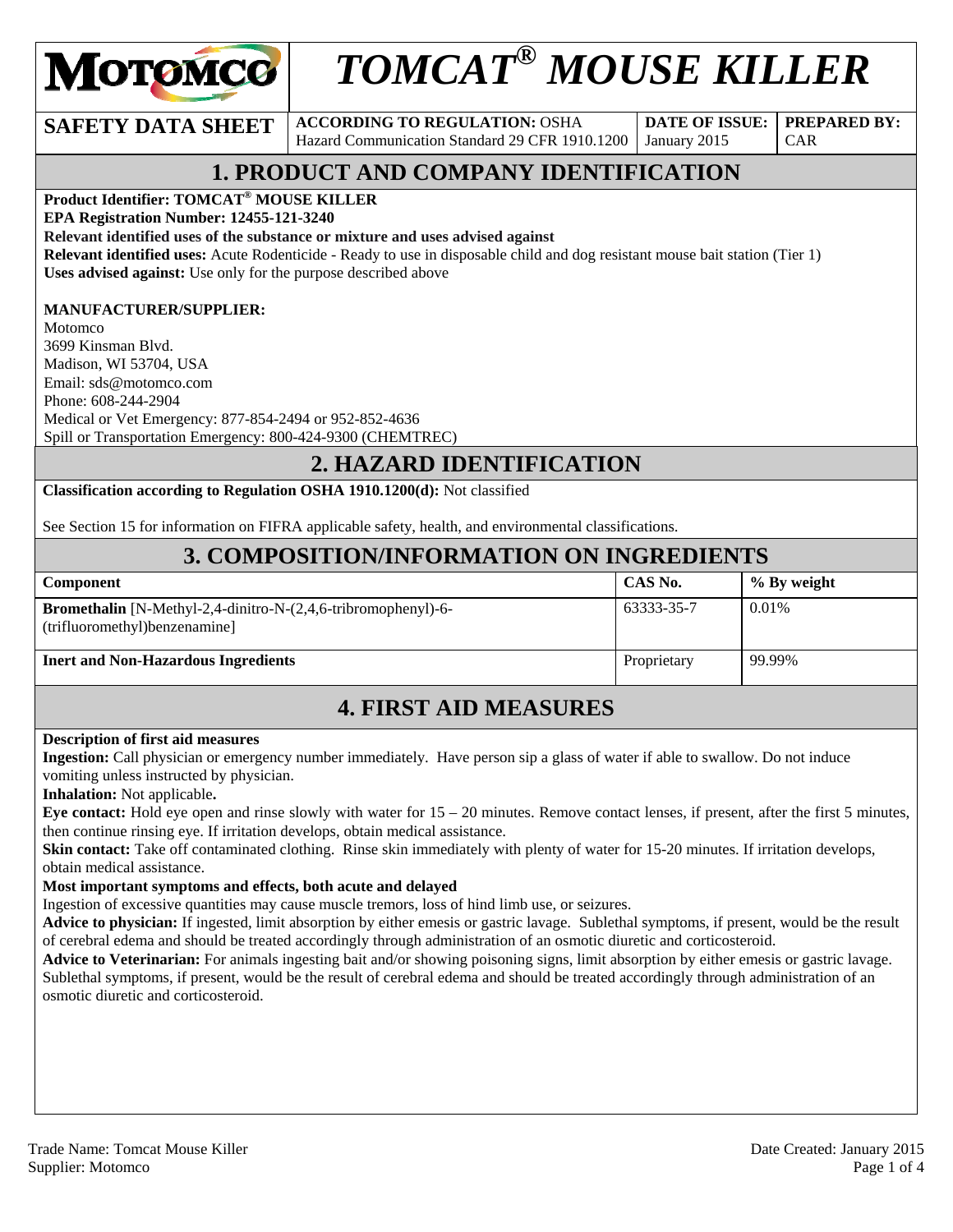## **5. FIRE-FIGHTING MEASURES**

#### **Extinguishing media**

Suitable Extinguishing Media: water, foam or inert gas.

Unsuitable Extinguishing Media: None known.

**Special hazards arising from the mixture:** High temperature decomposition or burning in air can result in the formation of toxic gases, which may include carbon monoxide and traces of nitrogen and hydrobromic acid.

**Advice for firefighters:** Wear protective clothing and self-contained breathing apparatus.

#### **6. ACCIDENTAL RELEASE MEASURES**

**Personal precautions, protective equipment and emergency procedures**: Collect spillage without creating dust.

**Environmental precautions:** Do not allow bait to enter drains or water courses. Where there is contamination of streams, rivers or lakes contact the appropriate environment agency.

**Methods and materials for containment and cleaning up**

**For Containment:** Sweep up spilled material immediately. Place in properly labeled container for disposal or re-use.

**For Cleaning Up:** Wash contaminated surfaces with detergent. Dispose of all wastes in accordance with all local, regional and national regulations.

**Reference to other sections:** Refer to Sections 7, 8 & 13 for further details of personal precautions, personal protective equipment and disposal considerations.

## **7. HANDLING AND STORAGE**

**Precautions for safe handling**: Do not handle the product near food, animal foodstuffs or drinking water. As soon as possible, wash hands thoroughly after applying bait and before eating, drinking, chewing gum, using tobacco, or using the toilet.

**Conditions for safe storage, including any incompatibilities:** Store only in original container in a cool, dry place, inaccessible to pets and wildlife. Do not contaminate water, food or feed by storage or disposal. Keep containers closed and away from other chemicals.

#### **8. EXPOSURE CONTROLS/PERSONAL PROTECTION**

| <b>Established Limits</b> |                 |                 |                     |
|---------------------------|-----------------|-----------------|---------------------|
| <b>Component</b>          | <b>OSHA</b>     | <b>ACGIH</b>    | <b>Other Limits</b> |
| <b>Bromethalin</b>        | Not Established | Not Established | Not Established     |

**Appropriate Engineering Controls:** Not required

**Occupational exposure limits:** Not established

**Personal Protective Equipment: Respiratory protection:** Not required

**Eye protection:** Not required

**Skin protection:** Not required

**Hygiene recommendations:** Wash thoroughly with soap and water after handling.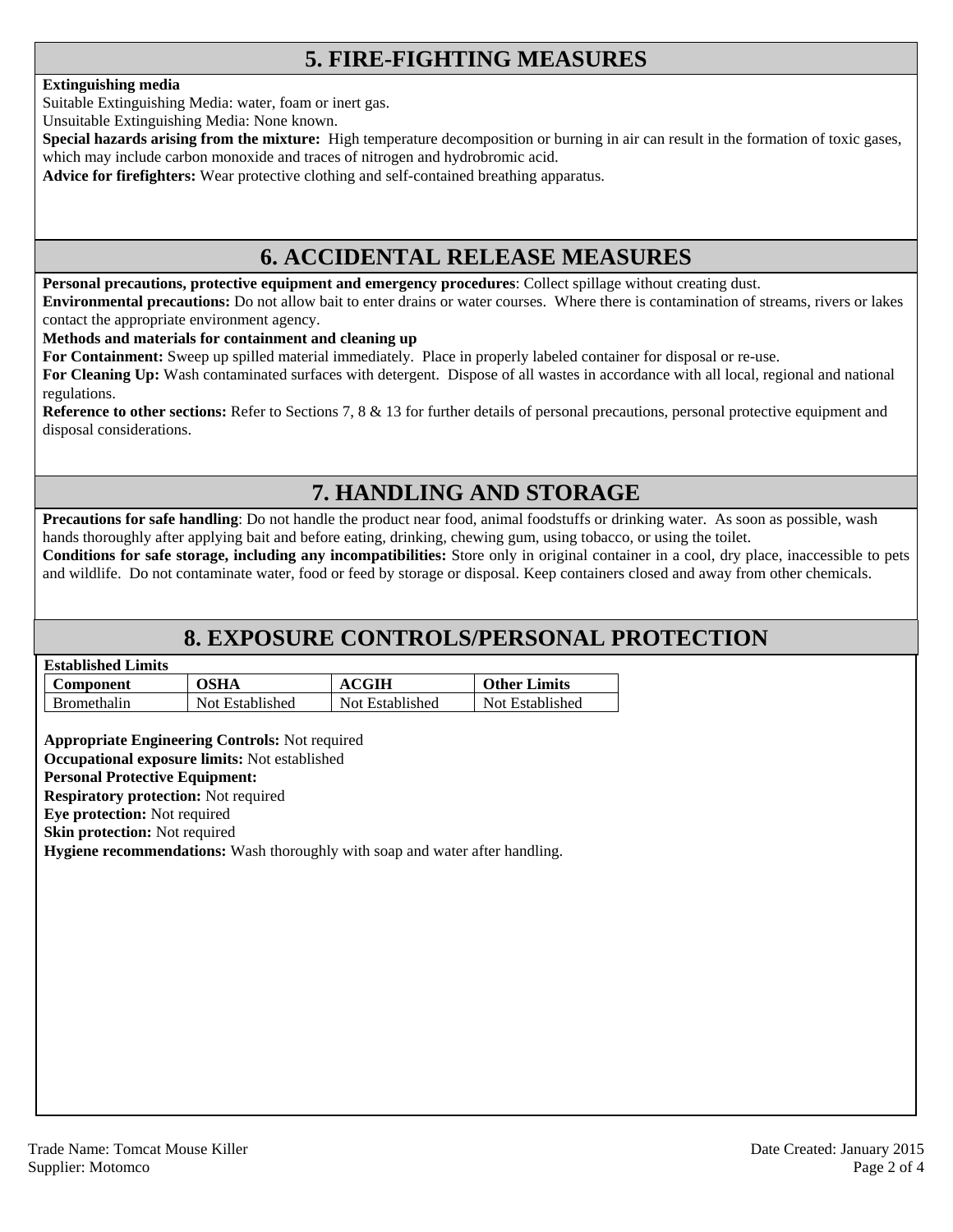#### **9. PHYSICAL AND CHEMICAL PROPERTIES**

| Information on basic physical and chemical properties |                                                                                            |  |  |
|-------------------------------------------------------|--------------------------------------------------------------------------------------------|--|--|
| Appearance/Color:                                     | Green wax block in a disposable child and dog resistant mouse bait station (Tier 1)        |  |  |
| Odor:                                                 | Sweet grain-like                                                                           |  |  |
| <b>Odor Threshold:</b>                                | Not applicable, odor not associated with a hazardous material.                             |  |  |
| pH:                                                   | Not applicable, Tomcat Mouse Killer is not dispersible with water.                         |  |  |
| <b>Melting point:</b>                                 | Not applicable to rodenticide bait                                                         |  |  |
| <b>Boiling point:</b>                                 | Not applicable to rodenticide bait                                                         |  |  |
| <b>Flash point:</b>                                   | Not applicable, Tomcat Mouse Killer does not contain components classified as flammable.   |  |  |
| <b>Evaporation rate:</b>                              | Not applicable, Tomcat Mouse Killer is a solid.                                            |  |  |
| <b>Upper/lower flammability or</b>                    | Not applicable, Tomcat Mouse Killer does not contain components classified as flammable or |  |  |
| explosive limits:                                     | explosive.                                                                                 |  |  |
| <b>Vapor Pressure:</b>                                | Not applicable to rodenticide bait                                                         |  |  |
| <b>Vapor Density:</b>                                 | NA: Tomcat Mouse Killer is a solid                                                         |  |  |
| <b>Relative Density:</b>                              | 1.16 g/mL @ $20^{\circ}$ C                                                                 |  |  |
| <b>Solubility (water):</b>                            | Not water soluble                                                                          |  |  |
| <b>Solubility (solvents):</b>                         | Not applicable to rodenticide bait                                                         |  |  |
| <b>Partition coefficient: n-</b>                      | Not applicable to rodenticide bait                                                         |  |  |
| octanol/water:                                        |                                                                                            |  |  |
| <b>Auto-ignition temperature:</b>                     | Not applicable, Tomcat Mouse Killer does not contain components classified as flammable.   |  |  |
| <b>Decomposition temperature:</b>                     | Not applicable to rodenticide bait                                                         |  |  |
| <b>Viscosity:</b>                                     | Not applicable, Tomcat Mouse Killer is not a liquid.                                       |  |  |
| 10 CELDII IBXZ AND DE LOBIUTIBXZ                      |                                                                                            |  |  |

#### **10. STABILITY AND REACTIVITY**

**Reactivity:** Stable when stored in original container in a cool, dry location.

**Chemical stability:** Stable when stored in original container in a cool, dry location.

**Possibility of hazardous reactions:** Refer to Hazardous decomposition products

**Conditions to avoid:** Avoid extreme temperatures (below 0°C or above 40°C).

**Incompatible materials**: Avoid strongly alkaline materials.

**Hazardous decomposition products:** High temperature decomposition or burning in air can result in the formation of toxic gases, which may include carbon monoxide and traces of nitrogen and hydrobromic acid.

# **11. TOXICOLOGICAL INFORMATION**

#### **Information on toxicological effects**

**Acute Toxicity** 

**LD50, oral (ingestion):** >5000 mg/kg (rats) (Bromethalin Rat LD50 oral: 10.7 (males), 9.1 (females) mg/kg bw).

**LD50, dermal (skin contact):** > 5001 mg/kg (rats) (Bromethalin rabbit LD50 dermal: 2000 mg/kg bw).

**LC50, inhalation:** Tomcat Mouse Killer is a wax block inside of a sealed bait station and therefore exposure by inhalation is not relevant. **Skin corrosion/irritation:** Not irritating to skin.

**Serious eye damage/Irritation:** Not irritating to eyes.

**Respiratory or skin sensitization:** Dermal sensitization: Not a Sensitizer (Guinea pig maximization test).

**Germ cell mutagenicity:** Tomcat Mouse Killer contains no components known to have a mutagenetic effect.

**Carcinogenicity:** Tomcat Mouse Killer contains no components known to have a carcinogenetic effect**.** 

| ponents      | w      | $\mathbf{D}$ | лен           |
|--------------|--------|--------------|---------------|
| $\mathbf{r}$ | .      |              | w             |
| пешанн       | listeg | Not          | Not           |
|              | Not    | listed       | <b>listed</b> |

**Reproductive Toxicity:** Tomcat Mouse Killer: No data

**Aspiration Hazard:** Not applicable. Tomcat Mouse Killer is a wax block inside of a sealed bait station.

#### **Target Organ Effects:** None.

# **12. ECOLOGICAL INFORMATION**

**Ecotoxicity Effects:** This product is extremely toxic to mammals and birds. Dogs and other predatory and scavenging mammals and birds might be poisoned if they feed upon animals that have eaten this bait. Do not apply directly to water, or to areas where surface water is present or to intertidal areas below the mean high water mark. Runoff also may be hazardous to aquatic organisms in water adjacent to treated areas. Do not contaminate water when disposing of equipment wash water or rinsate.

Persistence and degradability: Tomcat Mouse Killer is inherently biodegradable.

**Bioaccumulative potential:** Not determined for Tomcat Mouse Killer. Bromethalin water solubility is extremely low (< 0.1mg/l). **Mobility in Soil:** Not determined for Tomcat Mouse Killer. Mobility of bromethalin in soil is considered to be limited. **Other adverse effects:** None.